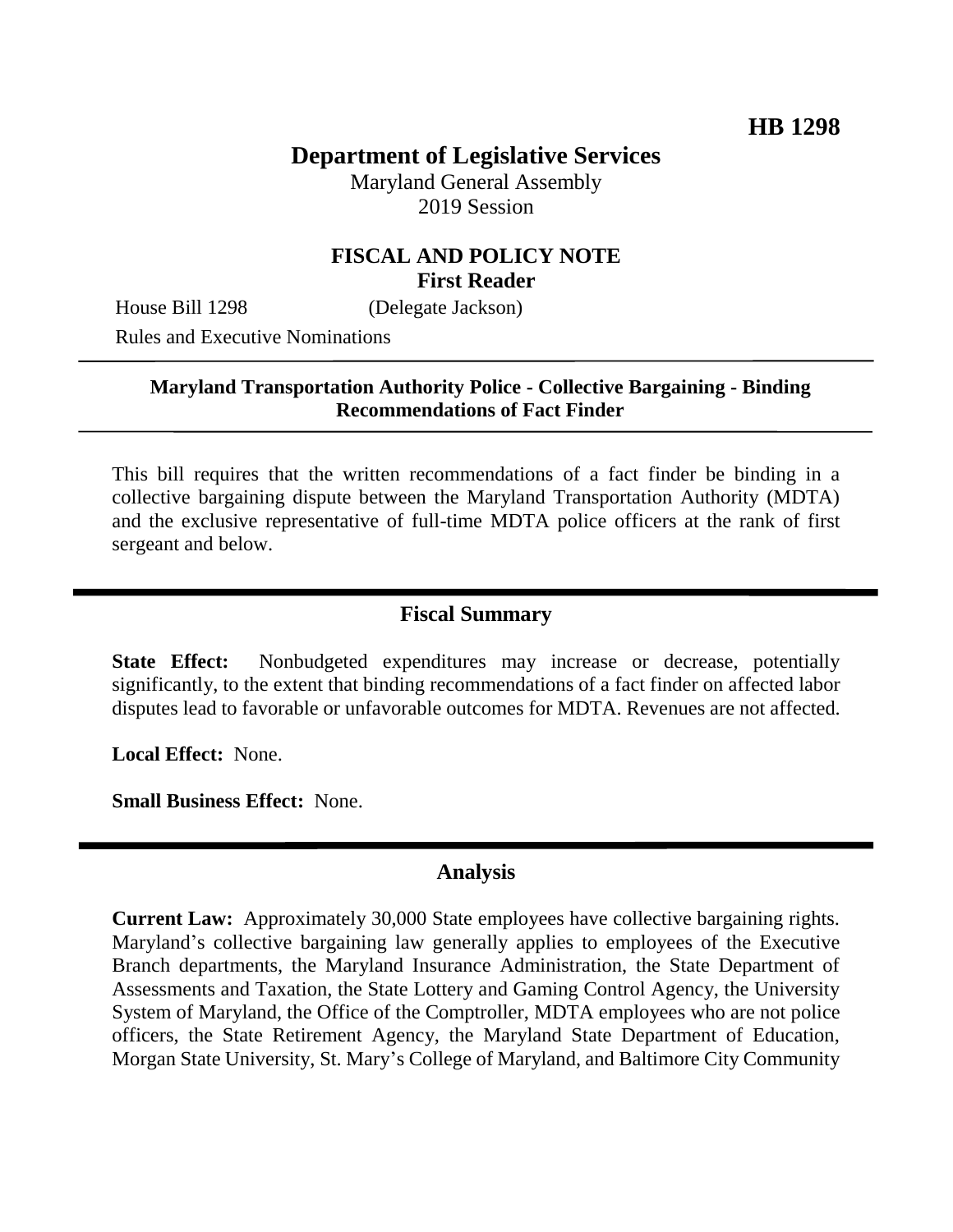College, along with specified firefighters for Martin State Airport and all full-time MDTA police officers at the rank of first sergeant and below.

Certain Executive Branch employees within the State do not have collective bargaining rights, such as elected government officials; political appointees or employees by special appointment; or any supervisory, managerial, or confidential employees of an Executive Branch department.

Parties to the collective bargaining process must make every reasonable effort to conclude their negotiations by January 1 for any item requiring appropriation for the fiscal year that begins the following July 1. If the parties do not conclude negotiations for the next fiscal year before October 25, either party may request that a neutral fact finder be employed to resolve the issues. By November 20, the fact finder must make written recommendations regarding wages, hours, and working conditions and any other terms or conditions of employment that may be in dispute. Those recommendations must be delivered to the specified parties by December 1, but they are not binding. The outcome of collective bargaining must be incorporated into a memorandum of understanding.

### *Collective Bargaining for Maryland Transit Administration Employees*

Maryland Transit Administration (MTA) employees also have collective bargaining rights; however, they are separate from most other State employees. If a labor dispute between MTA and its employees does not result in agreement, MTA must submit the dispute to an arbitration board. A majority determination of the board is final and binding on all disputed matters.

**Background:** MDTA has approximately 391 bargaining unit members that are police officers at the rank of first sergeant or below. There are approximately 48 additional unfilled budgeted positions that could be eligible to be part of the bargaining unit. MDTA advises that, in the past four years, there have been several written disputes or grievances, but that most issues are resolved without escalating to a fact finder.

**State Expenditures:** The fiscal impact associated with binding written recommendations of a fact finder depends on the outcomes of those recommendations and whether those recommendations are favorable to the labor union or the State. As the fact finder makes recommendations regarding wages, hours, and working conditions and any other terms or conditions of employment that may have monetary and nonmonetary value, these additional costs or savings could be significant. Recommendations favorable to the labor union would increase nonbudgeted expenditures for MDTA while recommendations favorable to the State could decrease nonbudgeted expenditures for MDTA.